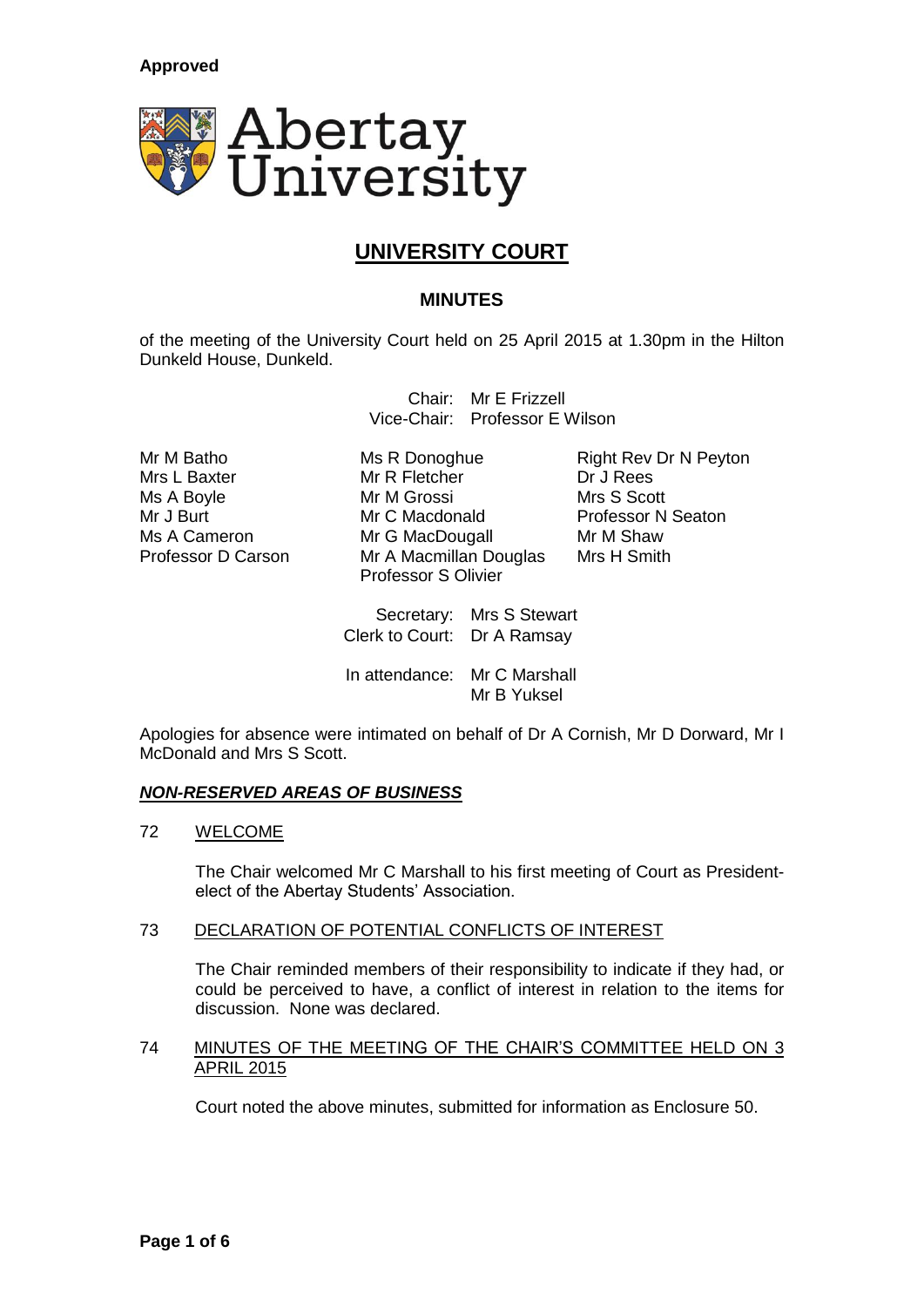# 75 MINUTES OF THE MEETING OF THE UNIVERSITY COURT HELD ON 18 FEBRUARY 2015

Court approved the above minutes, submitted as Enclosure 51, as an accurate record, subject to one minor amendment.

## 76 MATTERS ARISING FROM THESE MINUTES

The Chair advised Court that the Cabinet Secretary for Education & Lifelong Learning, Angela Constance, had met with the Chair of the Committee of Scottish Chairs to discuss the Scottish Government's consultation on HE governance. Ms Constance had indicated a desire for consensus with the sector.

The University Secretary advised Court that the main grant letter had been received from the Scottish Funding Council (SFC) in line with the indicative funding.

Thereafter, members noted that there were no further matters arising which were not already on the agenda.

# 77 THE FINANCIAL ENVIRONMENT: GOVERNMENT FUNDING AND COST PRESSURES

#### CT/0415/52

The Principal introduced the above paper, intended to provide Court with information on reported and planned funding developments and their potential impact on the University. Professor Seaton noted changes in Scottish Government funding for HE and apprised members of imminent changes in the University's cost base.

Court was advised that the University's improved performance in the 2014 REF would result in a £110K increase in Abertay's block grant for research by 2017-2018. However, the change in the formula for allocating funding to teaching made it almost certain that the University would lose c£300K in core funding in 2016-2017 and a further c£400K from 2017-2018 onwards. In addition, it had been announced that Regional Coherence funding would definitely cease after 2015-2016, although it was possible that a funding stream broadly aligned with the objectives of the scheme might continue.

The General Election created further uncertainty, given the Manifesto commitment of the Labour Party to reduce tuition fees in England, which would most likely have the effect of reducing fee income from RUK students from 2016-2017 onwards. Further strain would be placed upon the Universities finances by the nationally-negotiated pay awards, the recurrent increase in pension costs and a change to the employers' National Insurance Contribution. The Principal advised Court that the 2015-2016 draft budget would be presented at the next meeting of the Finance & Corporate Performance Committee (FCPC) and then to Court in June. Members requested that the paper delineated a number of potential scenarios for Court to discuss.

In relation to staff cost pressures, members asked if there was the possibility of redundancies and if so whether consideration would be given to another voluntary severance scheme. The Principal said that there no plans for compulsory redundancies, although it was likely that, as in recent years, a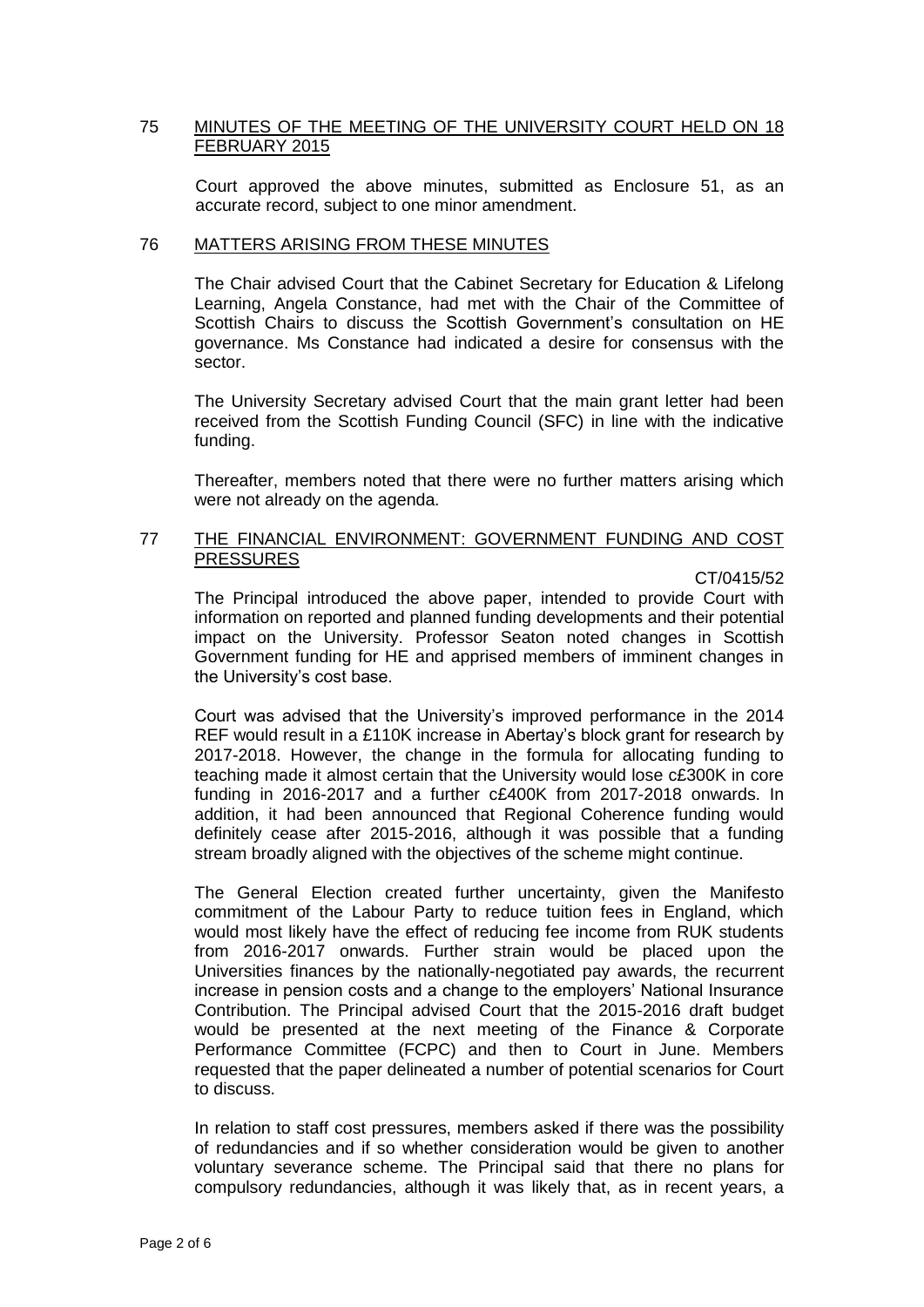small number of posts would become redundant. In such cases, the University would in the first instance seek to retrain or redeploy the member of staff affected. If compulsory redundancy were to be considered, the Executive would discuss this with Court.

Thereafter, Court noted the current position and indicated that it expected to be kept abreast of developments.

# 78 KEY PERFORMANCE INDICATORS

CT/0415/53

The Vice-Principal (University Services) introduced the above paper, which set out the 19 KPIs contained in the new Strategic Plan, the current baseline and the proposed 2020 position, noting that the paper delineated very clearly the direction the University wished to take for its future trajectory.

Court noted that the Finance & Corporate Performance Committee had commended this very clear and comprehensive expression of intent by the University. It was noted that, whilst Court could expect twice-yearly updates on progress, some KPIs contained in the plan would only be reported upon annually.

Court then considered an initial overview of aspects of Abertay's performance compared with other institutions. Members were advised that the University would also plot its own data going forward in order to extract the maximum benefit from this exercise.

Thereafter, Court approved the KPIs and the proposed 2020 position.

# 79 AUDIT COMMITTEE: MINUTES OF THE MEETING HELD ON 7 APRIL 2015

The minutes of the above meeting, submitted as Enclosure 54, were approved. The following matters were noted:

79.1 Review of Schools and Services Report

(paragraph 58.2 refers) Court noted the Committee's consideration of an internal audit report on Schools and Services, which had identified two moderate and three low-priority actions.

79.2 Financial Controls Risk-Assessment Report

(paragraph 58.3 refers) Court noted the Committee's consideration of an internal audit report on financial controls risk assessment, which had identified two lowpriority control issues.

## 80 FINANCE & CORPORATE PERFORMANCE COMMITTEE: MINUTES OF THE MEETING HELD ON 31 MARCH 2015

The minutes of the above meeting, submitted as Enclosure 55, were approved.

The following matters were noted:

80.1 Abertay Management Accounts to 28 February 2015

(paragraph 55 refers) Court noted that the Committee had received and considered the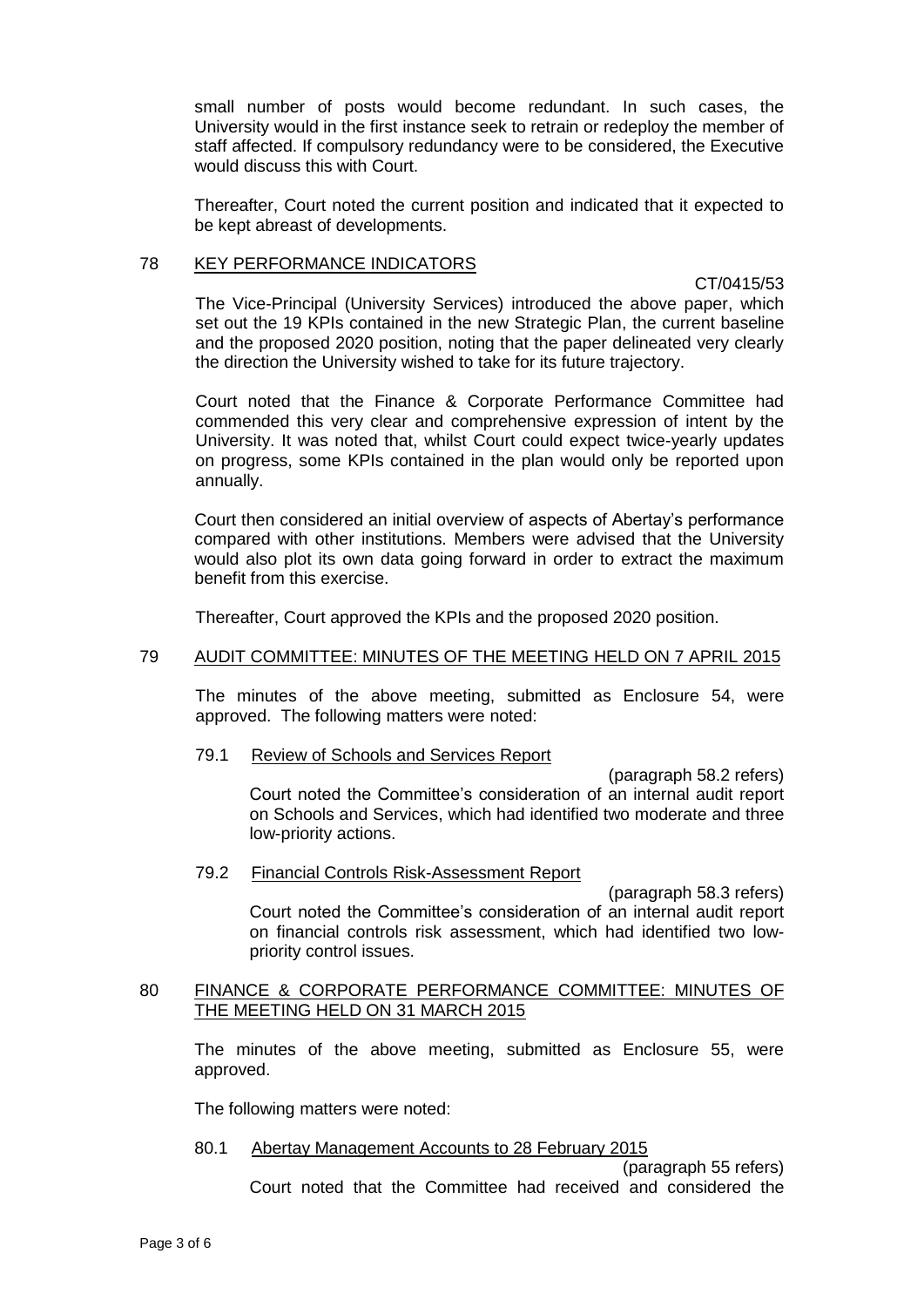University Management Accounts to 28 February 2015, presented in a new format which aligned with statutory accounts headings.

#### 80.2 Abertay Treasury Management Policy

(paragraph 57 refers) Court noted that the Committee had approved the draft Treasury Management policy, noting that this had been revised to incorporate elements of best practice from the draft strategy produced by external consultants Sector in November 2013 and to reflect current policy elsewhere.

#### 80.3 Debt Management and Write-Off Policies

(paragraph 58 refers) Court noted the Committee's approval of a review of Debt Management and Write-Off policies, noting that the policy on student debt had been revised to reflect the Office of Fair Trading ruling of 2014 in relation to non-tuition fee debt.

#### 80.4 Debt Management Report

(paragraph 63 refers)

Court noted the Committee's consideration of a report on accumulated aged debt which highlighted the improved position of overdue debt from SEGi and commercial debt.

# 81 GOVERNANCE & NOMINATIONS COMMITTEE: MINUTES OF THE MEETING HELD ON 24 MARCH 2015

CT/0415/56

The following matters were noted:

## 81.1 Scottish Government Code of Good HE Governance: Implementation Plan update

(paragraph 32 refers)

Court noted the Committee's consideration of progress made with regard to the approved implementation plan for complying with the new Scottish Code of Good HE Governance. Members were advised that the Code had now been fully implemented but would be reviewed regularly in future to ensure continued compliance.

# 81.2 Annual and periodic Court effectiveness reviews: A discussion paper

(paragraph 33 refers) Court noted that the Committee had considered a review of current practice and proposals for a new approach to the annual and periodic evaluation of the effectiveness of Court and its committees. Members noted that further work would be undertaken and that the Committee would discuss the matter again.

81.3 Relationship between Court and Senate and the effectiveness of **Senate** 

(paragraph 34 refers)

Court noted the Committee's consideration of a paper which delineated the responsibilities delegated by Court to Senate and which considered the assurances available to Court that Senate was operating effectively. Members noted that further work would be undertaken and that the Committee would discuss the matter again.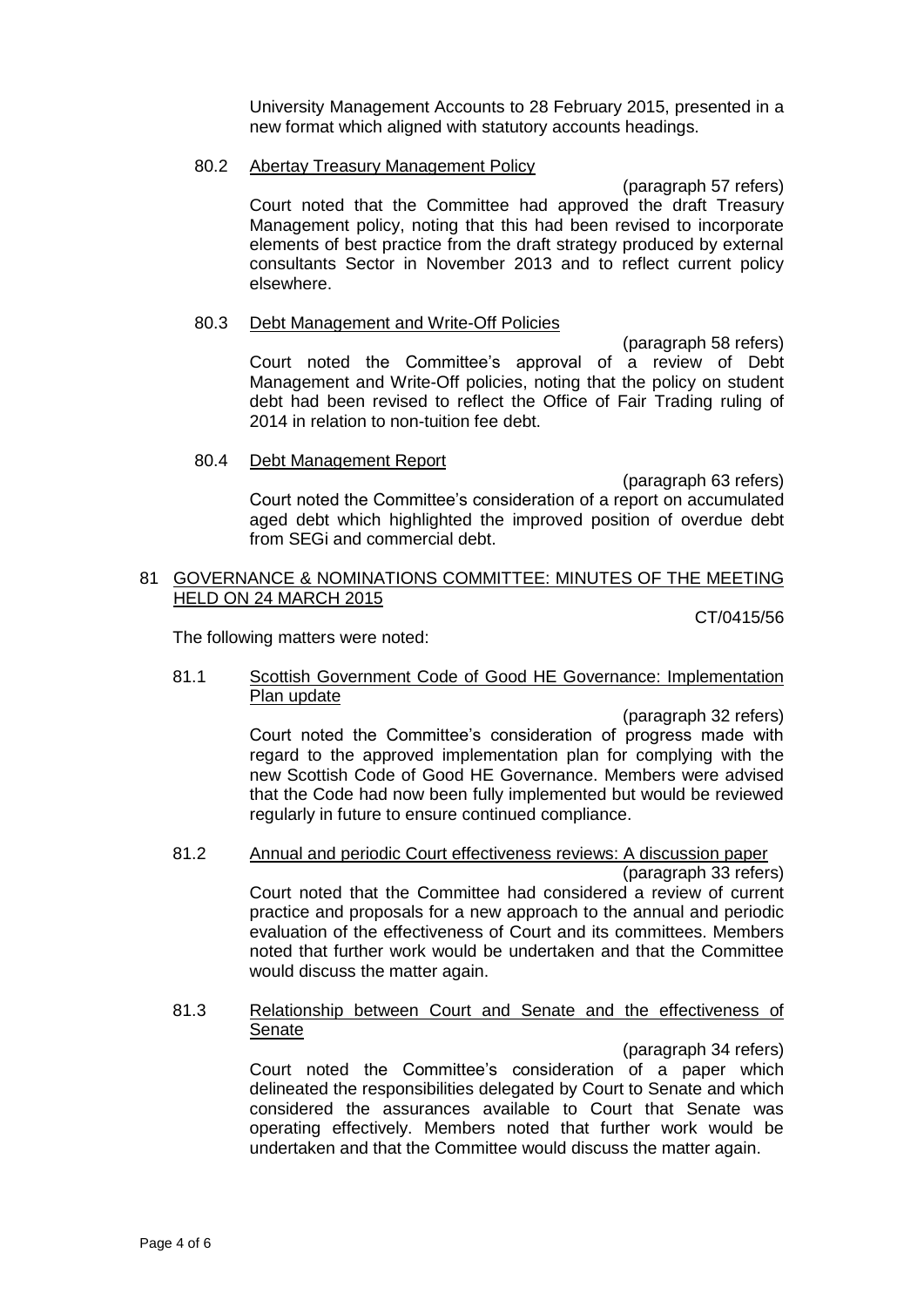# 81.4 Revised Public Interest Disclosure (Whistleblowing) Policy

(paragraph 35 refers) Court noted the Committee's consideration of the Public Interest Disclosure (Whistleblowing) policy, which had been reviewed as part of a general periodic review and revised to incorporate comments received from the Joint Liaison Group. Members noted that, pending further changes, this revised policy would be submitted to Court for approval.

Thereafter, the minutes of the above meeting were approved.

## 82 PEOPLE, HEALTH & EQUALITY COMMITTEE REPORT

CT/0415/57

Court received and approved the minutes of the above meeting. The following matters were noted:

## 82.1 Harmonisation update

(paragraph 54 refers) Court noted that the Committee had received notice that work would begin shortly to address a number of issues across different staff groups in the University.

## 82.2 Equality and Diversity Mainstreaming report

(paragraph 55 refers) Court noted the Committee's consideration and endorsement of the Equality and Diversity Mainstreaming report, which the University was legally obliged to publish by April 30 2015 under its Public Sector Equality duties. The mainstreaming report was submitted as Enclosure 58 for Court's attention as a separate agenda item. Court accepted the report and commended the work of the University in this area.

82.3 Draft Race Equality Charter Mark Bronze Award application and action plan

> (paragraph 56 refers) Court noted that the Committee had received and considered a draft version of the Race Equality Charter Mark (RECM) application and action plan. Members noted that the final document had been submitted to the Equality Challenge Unit on April 10 and commended the work of the RECM Self-assessment team in preparing the application.

82.4 ECU HEI Scotland briefing paper

(paragraph 57 refers) Court noted the Committee's consideration of a paper outlining a

- range of Equality and Diversity projects taking place across Scotland.
- 82.5 British Sign Language (Scotland) Bill

(paragraph 58 refers)

Court noted that the Committee had received an update on the British Sign Language (Scotland) Bill, which identified BSL as another language in Scotland.

82.6 Health and Safety Committee: Minute of meeting and Annual Report (paragraph 63 refers) Court noted that the Committee had received and accepted the